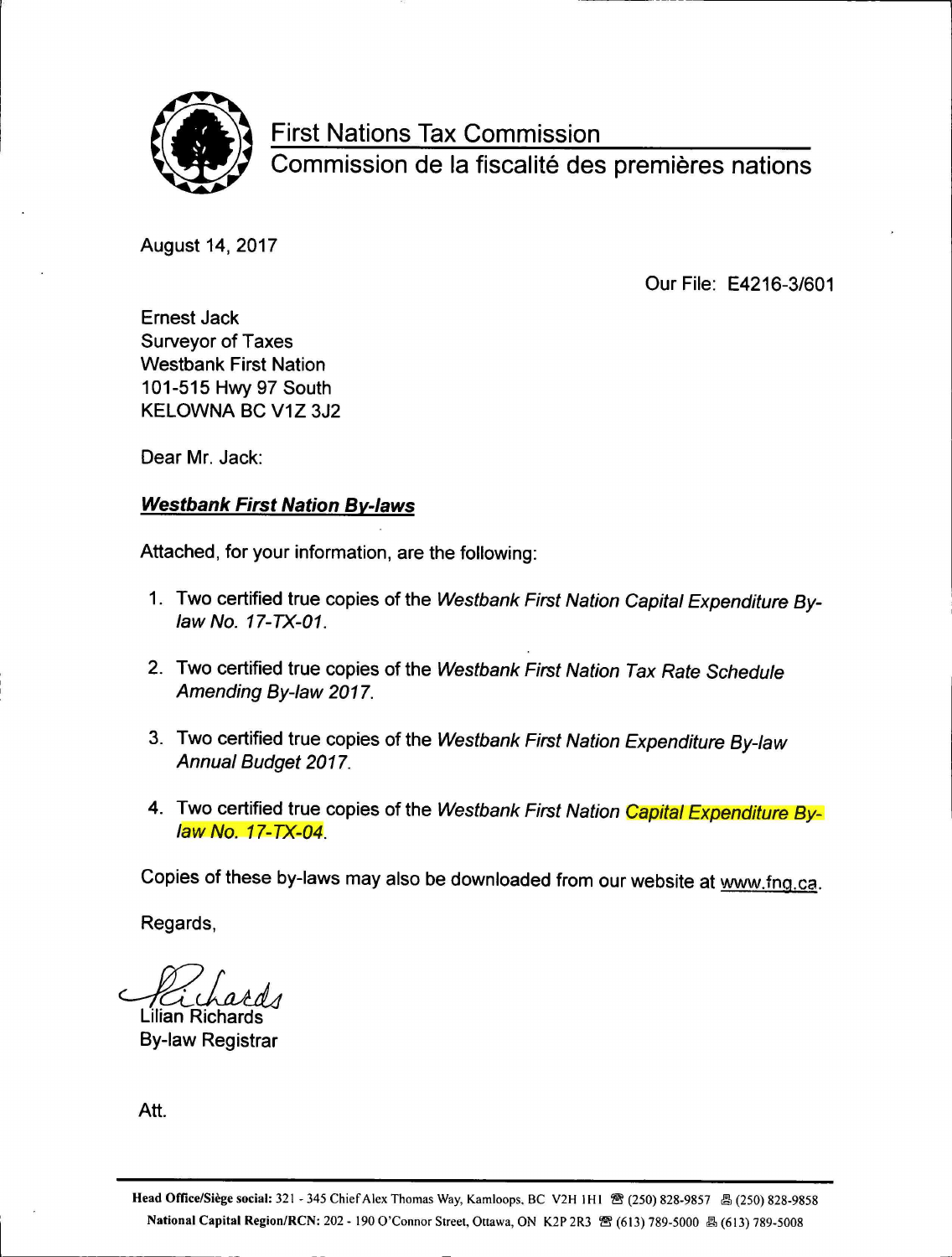

# First Nations Tax Commission

Commission de la fiscalité des premières nations

I, Lilian Richards, do hereby affirm as the s.83 By-law Registrar for the First Nations Tax Commission that the attached is a true copy of the original by-law, Capital Expenditure By-law No. 17-TX-04, duly made on June 19, 2017 by the Council of the Westbank First Nation, and as such has been stamped FNTC Canilled Thus Copy<br>CFFN copie centilles<br>authonique de l'original Signed at Ottawa, Ontario this  $\frac{\partial f}{\partial x}$  day of  $\frac{f}{\partial y}$  117.

Kiclar

Lilian Richards<br>s.83 By-law Registrar (1999)

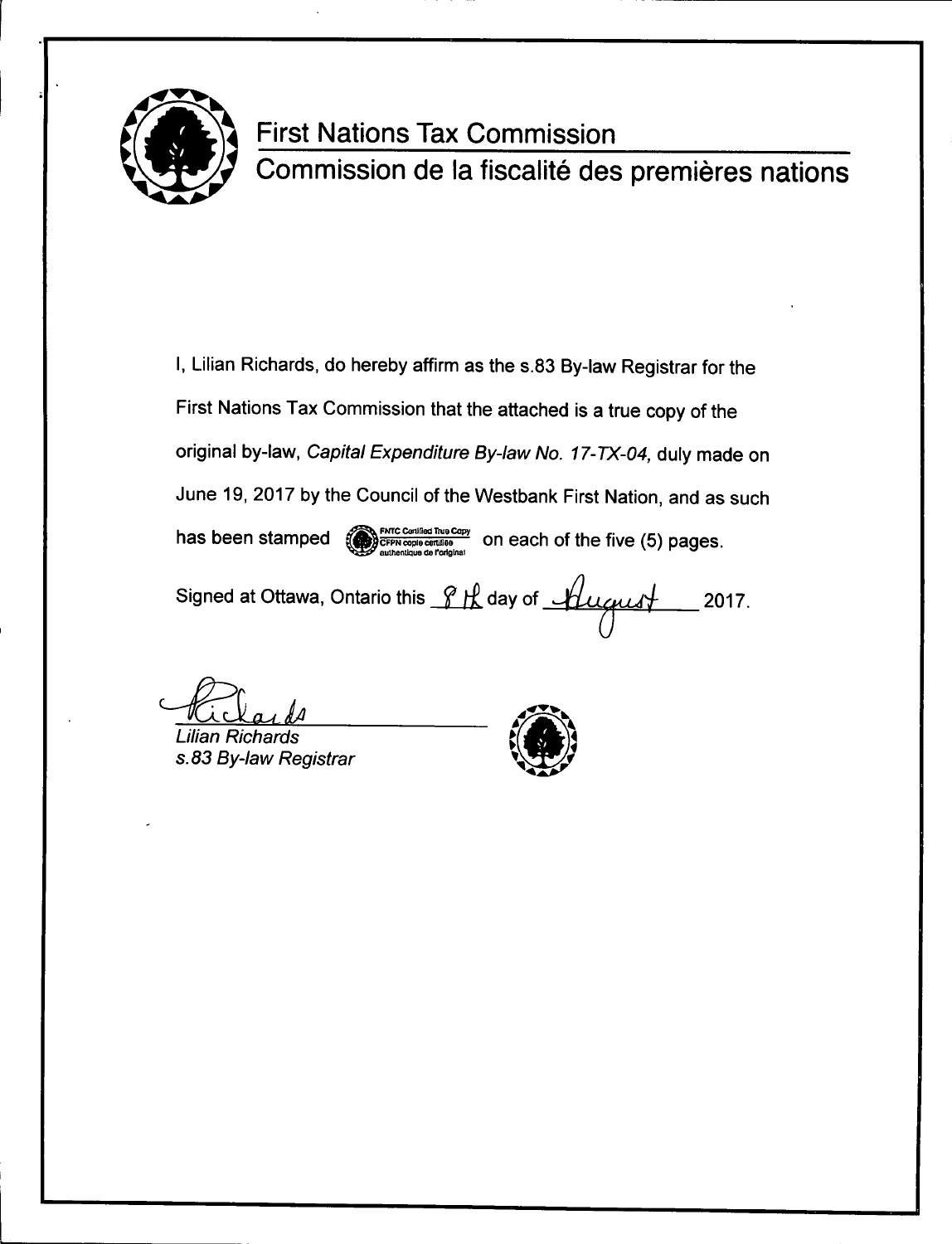autochtones et du Nord



Ministre des Affaires Minister of Indigenous and<br>ochtones et du Nord (ASSE) Northern Affairs

Ottawa, Canada K1A OH4

I, Minister of Indigenous and Northern Affairs, HEREBY APPROVE, pursuant to section 83 of the Indian Act, the following by-law made by the Westbank First Nation, in the Province of British Columbia, at a meeting held on the 19th day of June 2017.

Westbank First Nation Capital Expenditure By-law No. 17-TX-04

Dated at Ottawa, Ontario, this  $13$  day of July 2017.<br>Clubly 2017. k<sup>t</sup>

Hon. Carolyn Bennett, M.D., P.C., M.P.



FNTC Certified True Copy CFPN copie certifiée authentique de l'original  $\text{Canad}$ a  $\frac{1}{2}$ Date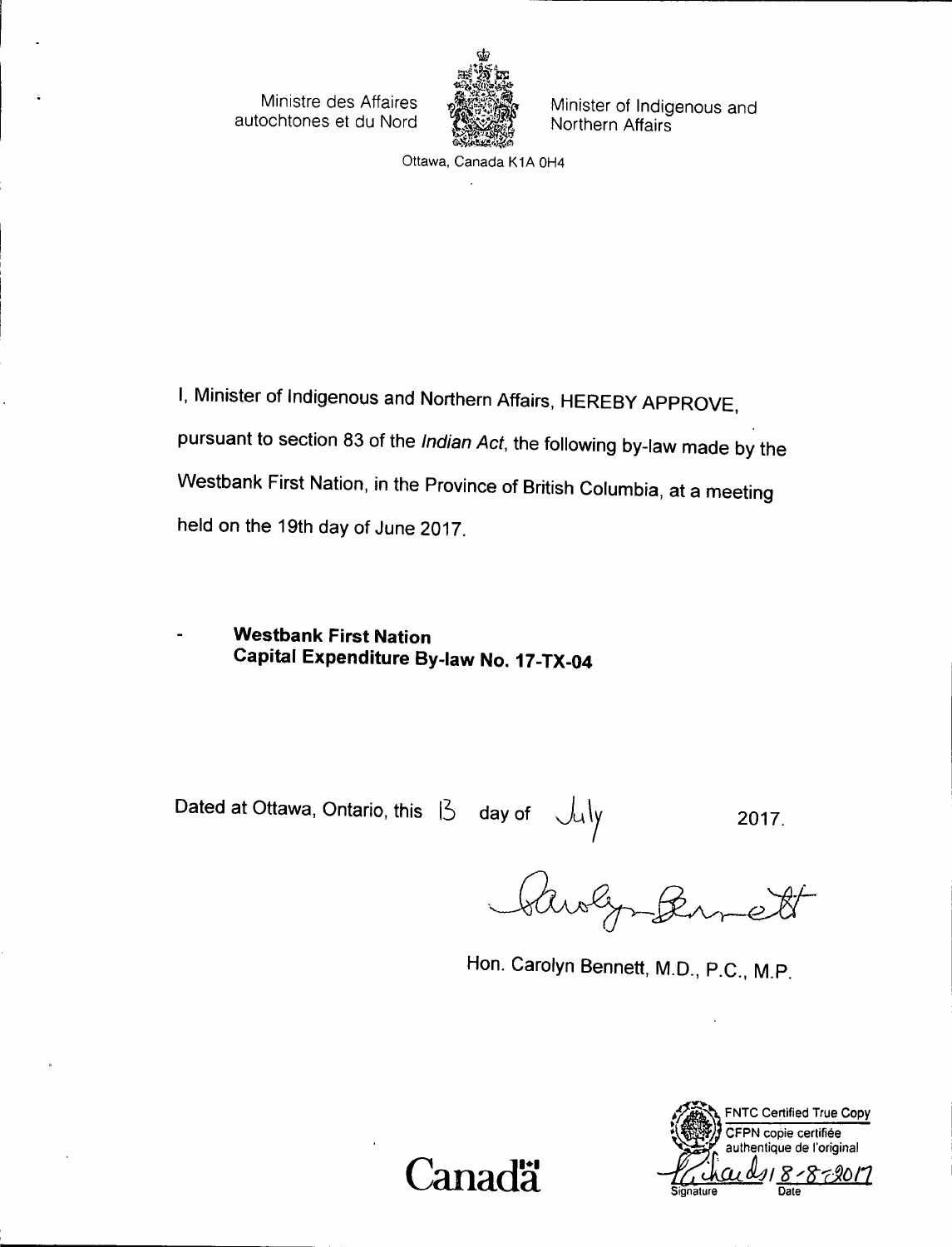# WESTBANK FIRST NATION PUBLIC WORKS PURCHASE CAPITAL EXPENDITURE BY-LAW NO.  $17 - TX - 04$

TO AUTHORIZE THE EXPENDITURE OF A MAXIMUM OF ONE HUNDRED AND FORTY THOUSAND DOLLARS (\$ 140, 000.00) FROM MONEY RAISED PURSUANT TO SECTION 83(1) OF INDIAN ACT, FOR THE PURPOSE OF OPERATIONAL IMPROVEMENTS FOR PUBLIC WORKS, EQUIPMENT REPLACEMENT AND TO COMPLETE LANDSCAPING PROJECTS WITHIN TSINSTIKEPTUM INDIAN RESERVE NO. 09.

## WHEREAS:

- A. Pursuant to Section 83(1) of the *Indian Act* and the Westbank First Nation's inherent right of self- government, the Westbank First Nation has enacted the Westbank First Nation Property Taxation By-law, 95-TX-08 (the "Taxation By-law");
- B. In accordance with section 12(3)(1) of the Taxation By-law, the Westbank First Nation annually deposits Ten (10%) percent of annual gross taxes in a cumulative capital projects fund (the "Cumulative Fund") to be used from time to time for such capital projects as may be authorized by separate by-law;
- C. Pursuant to the Westbank First Nation Expenditure By-law, 1995, amended by By-law 97-TX-03 (the "Expenditure By-law"), the Westbank First Nation is authorized to expend moneys raised pursuant to the Taxation By- law for local purposes, including the provision of Local Services on Reserve and capital projects;
- D. The Council of the Westbank First Nation deems it desirable and in the best interest of Band and Community members to advance funds to complete Public Works operational improvements, equipment replacements and to conclude landscaping capital projects.
- E. The Westbank First Nation has concluded the total cost of operational improvements, equipment replacements and landscaping projects to be not more than \$ 140, 000. 00 as outlined in Schedule "A" to this By-law.

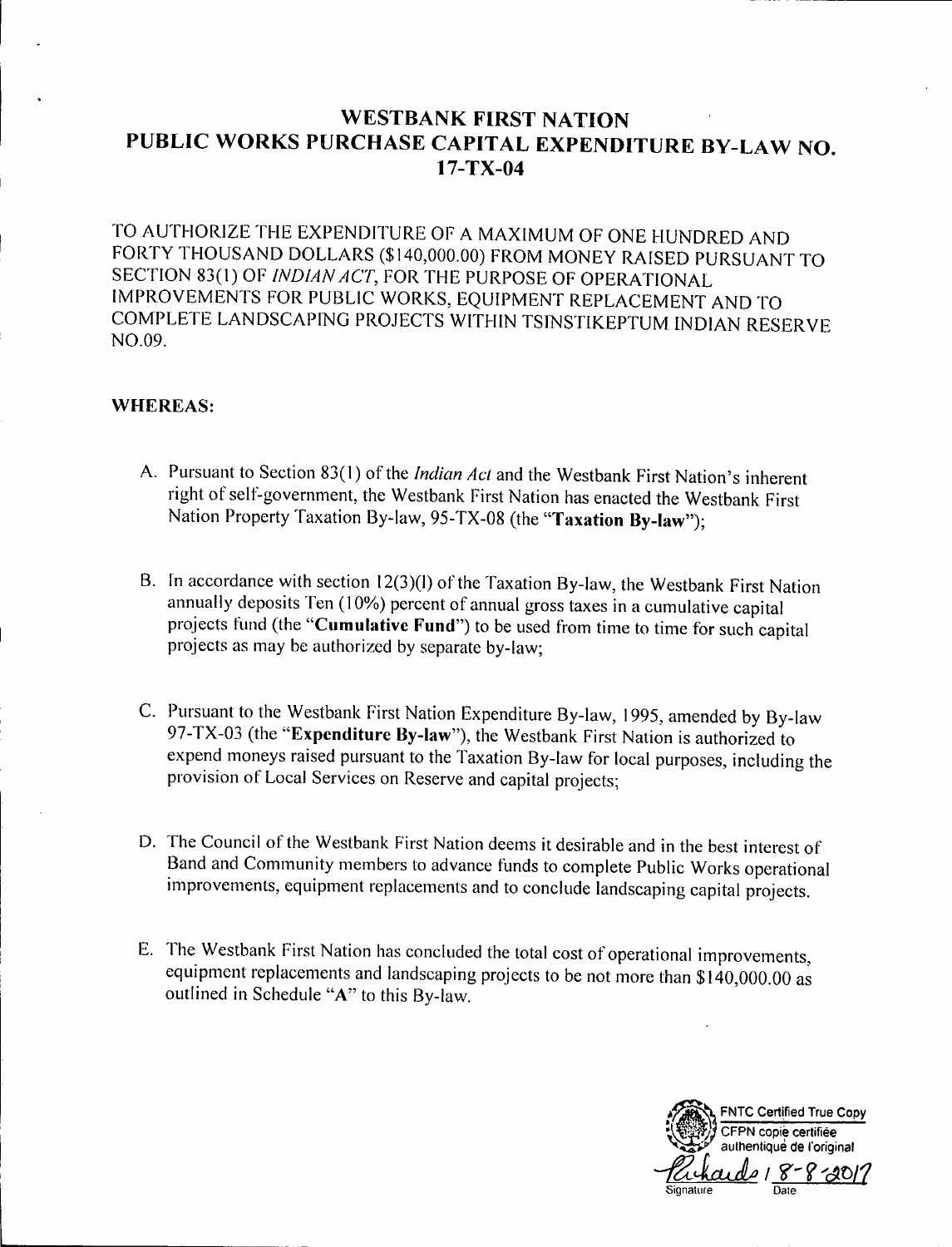NOW THEREFORE, the Council of the Westbank First Nation hereby enacts the following bylaw;

#### TITLE

1. This By-law may be cited for all purposes as the Purchase of Operational Improvements, Equipment replacements and Landscaping Projects Capital Expenditure By-law No. 17-TX-04.

## EXPENDTTURE AUTHORIZATION

- 2. The Westbank First Nation hereby acknowledges that it is in the best interests of its members to fund operational improvements, equipment replacements and landscaping projects as summarized in Schedule "A" to this By-law ("the Project").
- 3. The Westbank First Nation hereby approves the expenditure of not more than One Hundred and Forty Thousand (\$140,000.00) Dollars from the Cumulative Fund to fund the project (the "Project Funds").
- 4. Any of the Project Funds not expended on the capital project or on incidental costs related thereto will be reimbursed to and deposited in the Cumulative Fund upon completion of the Project.

77 FNTC Certified True Copy CFPN copie certifiée authentique de l'original Signature Date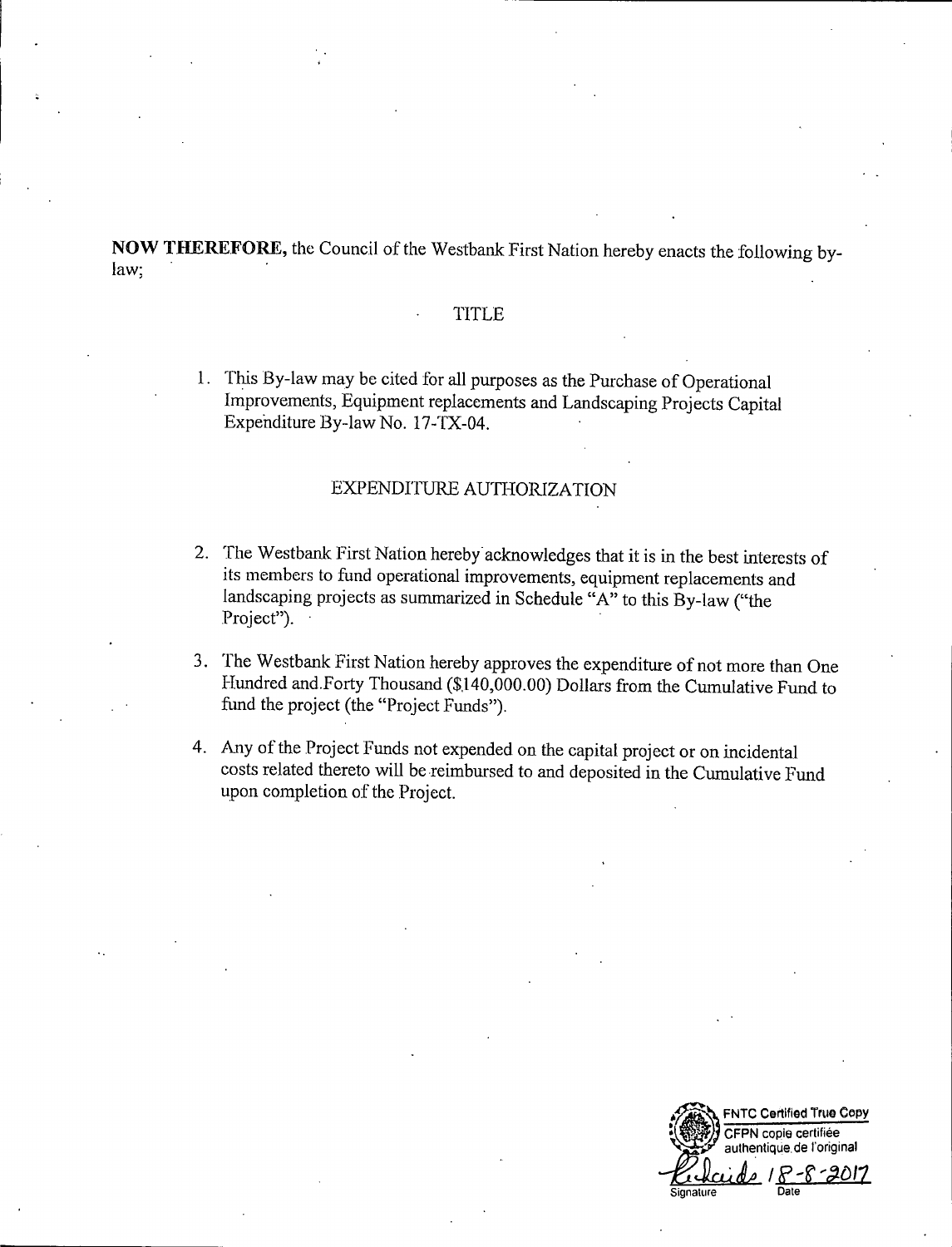### **EFFECTIVE**

5. This By-law comes into full force and effect upon approval by the Minister of the Department of Indigenous Affairs and Northern Development Canada.

#### BE IT HEREBY RESOLVED:

That this By-law, entitled the Public Works Operational Improvements, Equipment Replacements and Landscaping Projects WFN By-law No.17-TX-04 having been:

Read a first time by the Council of Westbank First Nation at a duly convened meeting held on the 27<sup>th</sup> day of March, 2017.

Exempt from <sup>a</sup> second reading pursuant to section 60. <sup>9</sup> of the Westbank First Nation Constitution.

Read <sup>a</sup> third time by Council of the Westbank First Nation at <sup>a</sup> duly convened meeting held on the  $19<sup>th</sup>$  day of June, 2017, is hereby enacted as a Westbank Law.

Chief.Roxanne Lindley Councillor Christopher Derickson Councillor Brian Eli

 $\overline{\phantom{a}}$ 

ਵਿ

Councillor Thomas Konek Councillor Fernanda Alexander